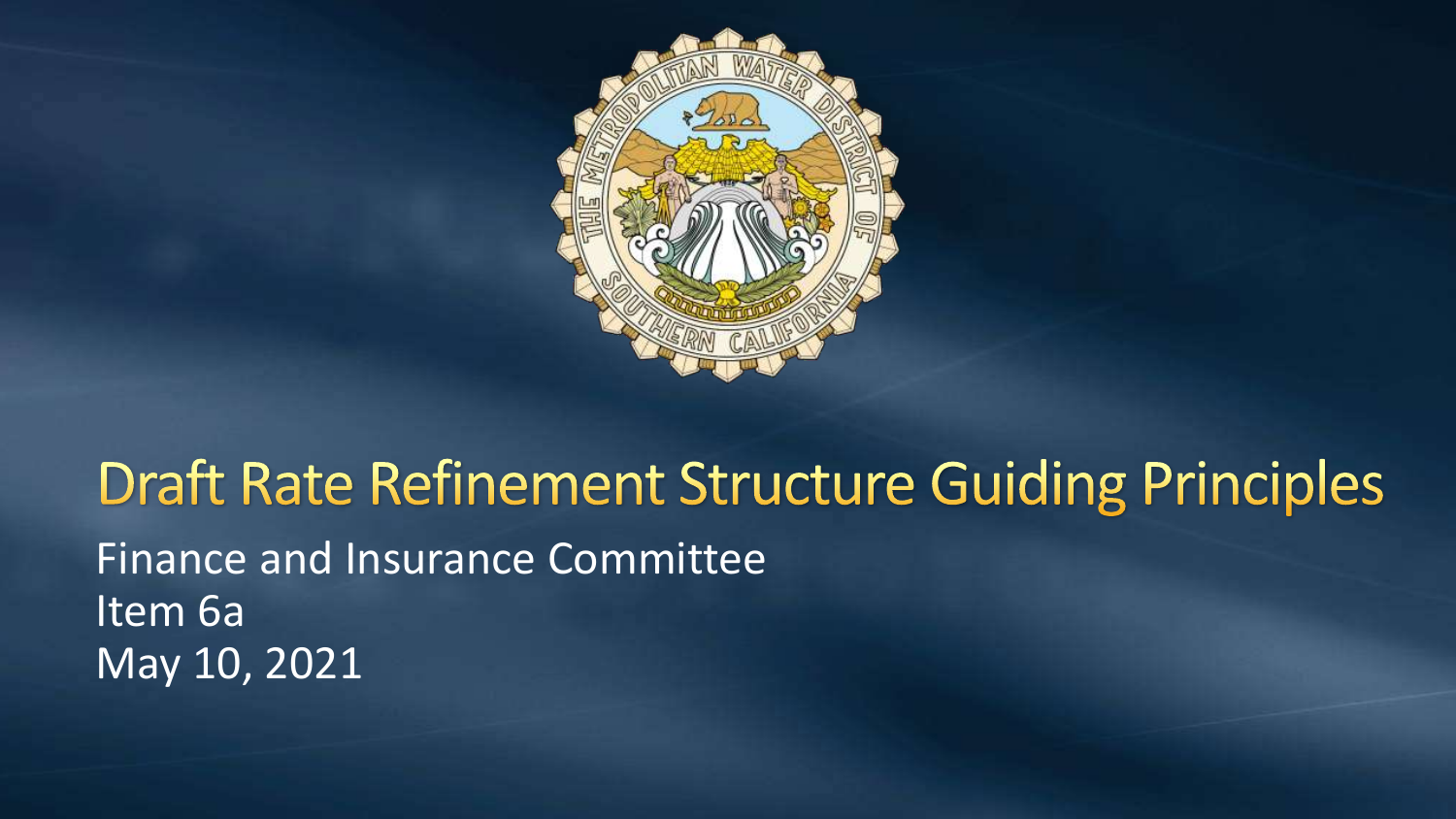

Finance & Insurance Committee **Item 6a** Slide 2 May 10, 2021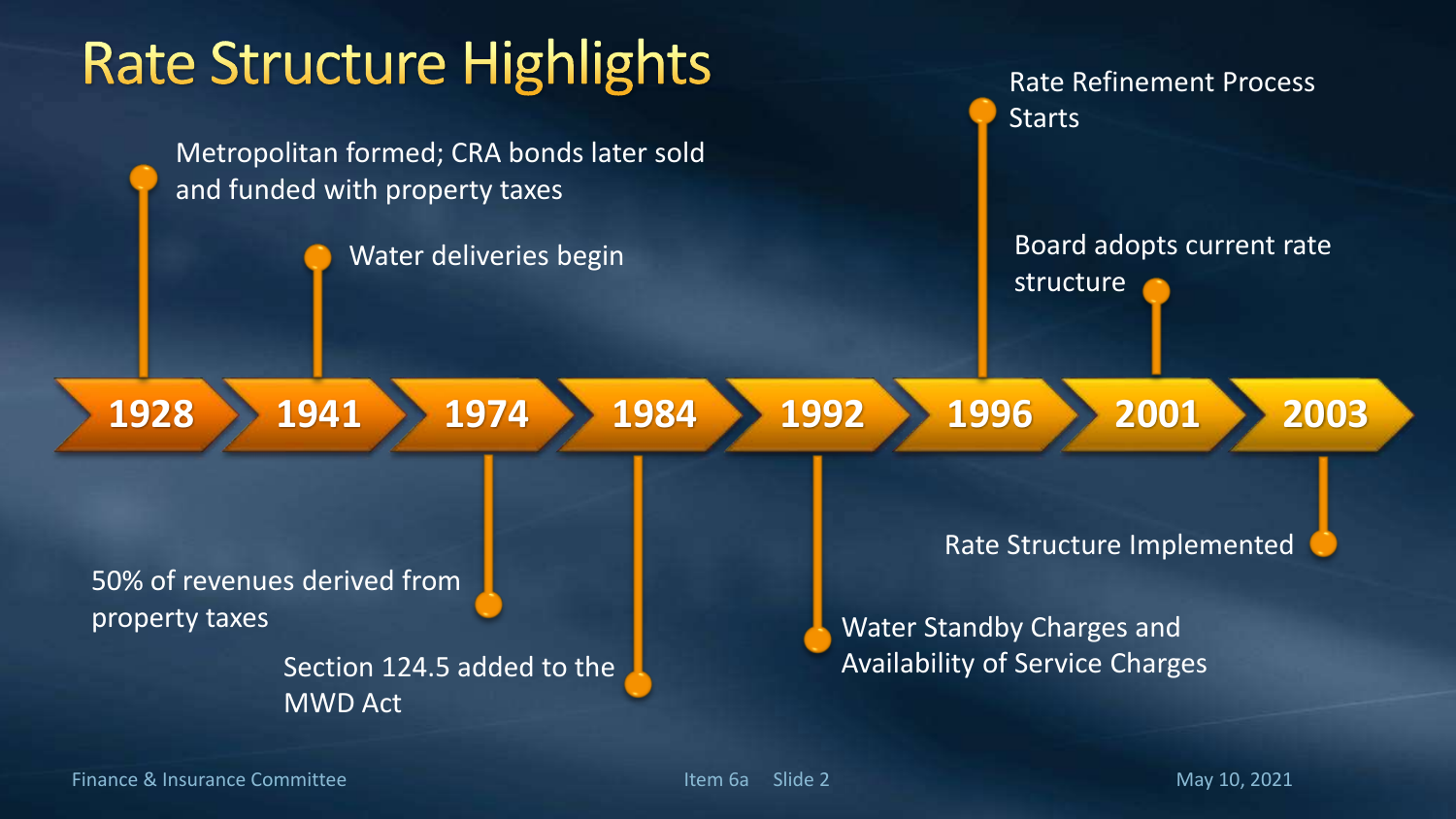## 1996-2001 Rate Refinement Process

- **Initiated in January 1996** 
	- Focus on wheeling principles, drought allocation plan, alternative revenues and long term rate design
- **Board initiates Strategic Planning 1998**
- Board Adopted Strategic Plan Policy Principles in December 1999  $\bullet$
- **Subcommittee of Member Agencies submitted and Rate Structure** Approved by Board in October 2001
- **Current Rate Structure Implemented in January 2003**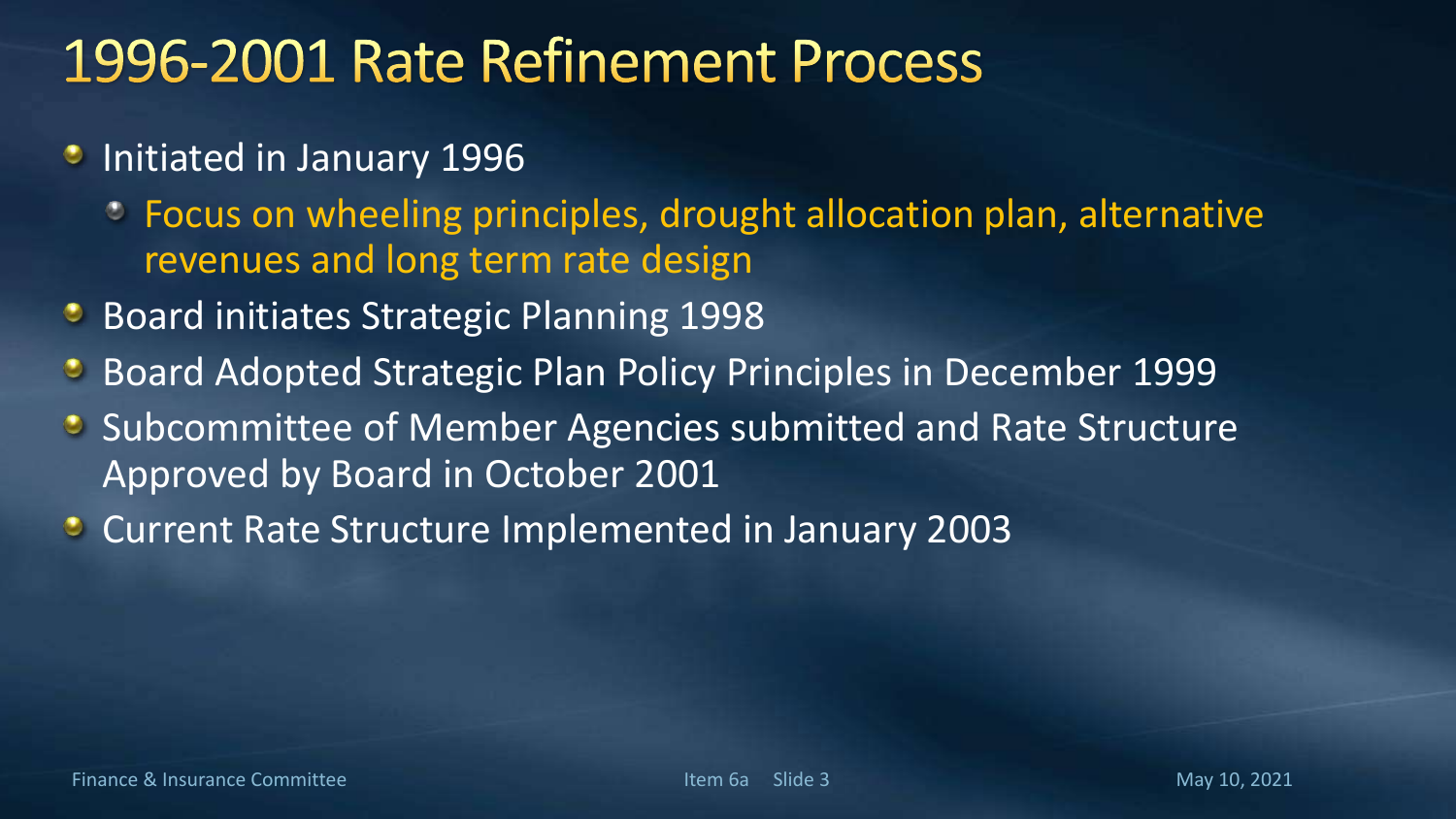# **Existing Rate Structure Framework from** 1999 Board Adopted Strategic Plan

Major Requirements of Metropolitan's Mission

Statement of Common Interest

Rate Structure Framework

- Flexibility
- Certainty
- Public Stewardship
- Regional Provider
- Financial Integrity
- Local Resource Development
- Imported Water **Services**
- Choice and Competition
- Responsibility for Water **Quality**
- Cost Allocation and Rate Structure
- Fair
- Based on the stability of MWD's revenue and coverage of its costs
- Provide certainty and predictability
- Reasonably simple and easy to understand
- Any dry-year allocation should be based on need

Finance & Insurance Committee **Item 6a** Slide 4 May 10, 2021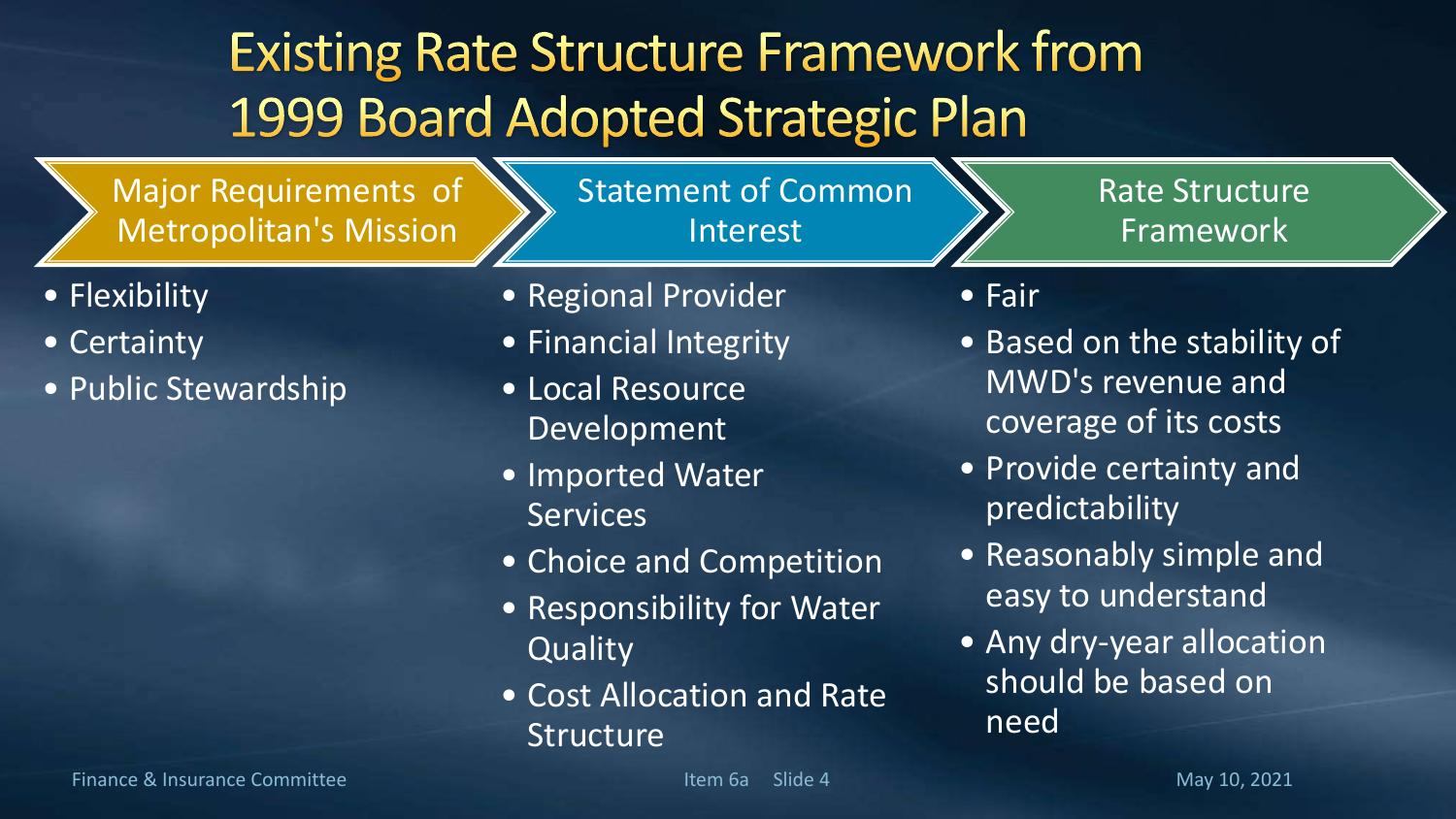# **Existing Rate Structure Framework from** 1999 Board Adopted Strategic Plan

Major Requirements of Metropolitan's Mission

Statement of Common Interest

- Flexibility
- Certainty
- Public Stewardship
- Regional Provider
- Financial Integrity
- Local Resource Development
- Imported Water **Services**
- Choice and Competition
- Responsibility for Water **Quality**
- Cost Allocation and Rate **Structure**

Rate Structure Framework

### • Fair

- Based on the stability of MWD's revenue and coverage of its costs
- Provide certainty and predictability
- Reasonably simple and easy to understand
- Any dry-year allocation should be based on need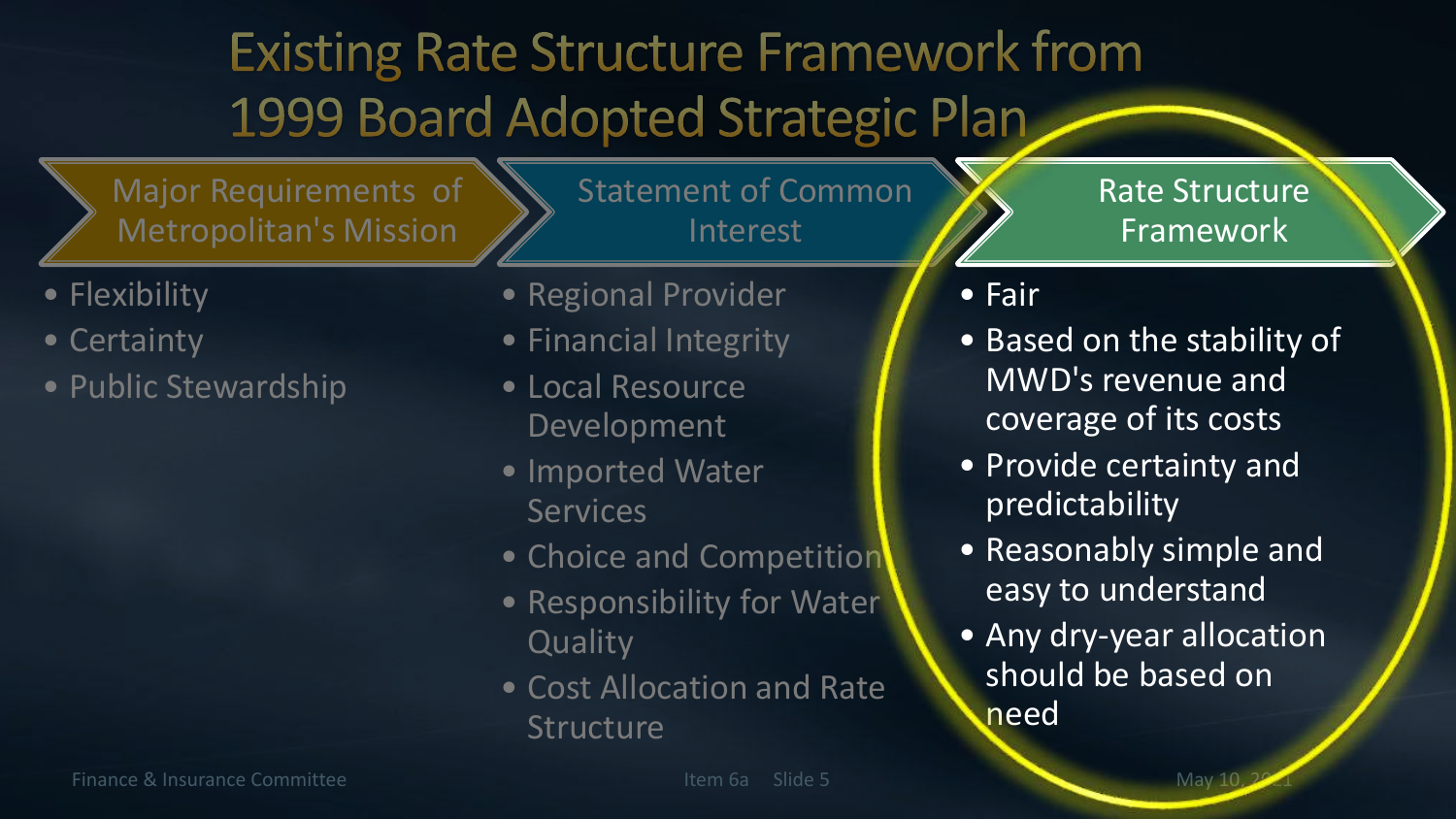# **Existing Rate Structure Framework from** 1999 Board Adopted Strategic Plan

Major Requirements of Metropolitan's Mission

Statement of Common Interest

Rate Structure Framework

#### Rate Structure Framework Purpose  $\frac{1}{2}$ <mark>Fluviue d'Set (</mark> <u>• Financial Integrity</u><br>Integrity of the United States Provide a set of policy objectives to evaluate alternative rate structure proposals

• Choice and Competition

- Responsibility for Water **Quality**
- Cost Allocation and Rate Structure

#### • Fair

- Based on the stability of MWD's revenue and coverage of its costs
- Provide certainty and predictability
- Reasonably simple and easy to understand
- Any dry-year allocation should be based on need

Finance & Insurance Committee Item 6a Slide 6 May 10, 2021 May 10, 2021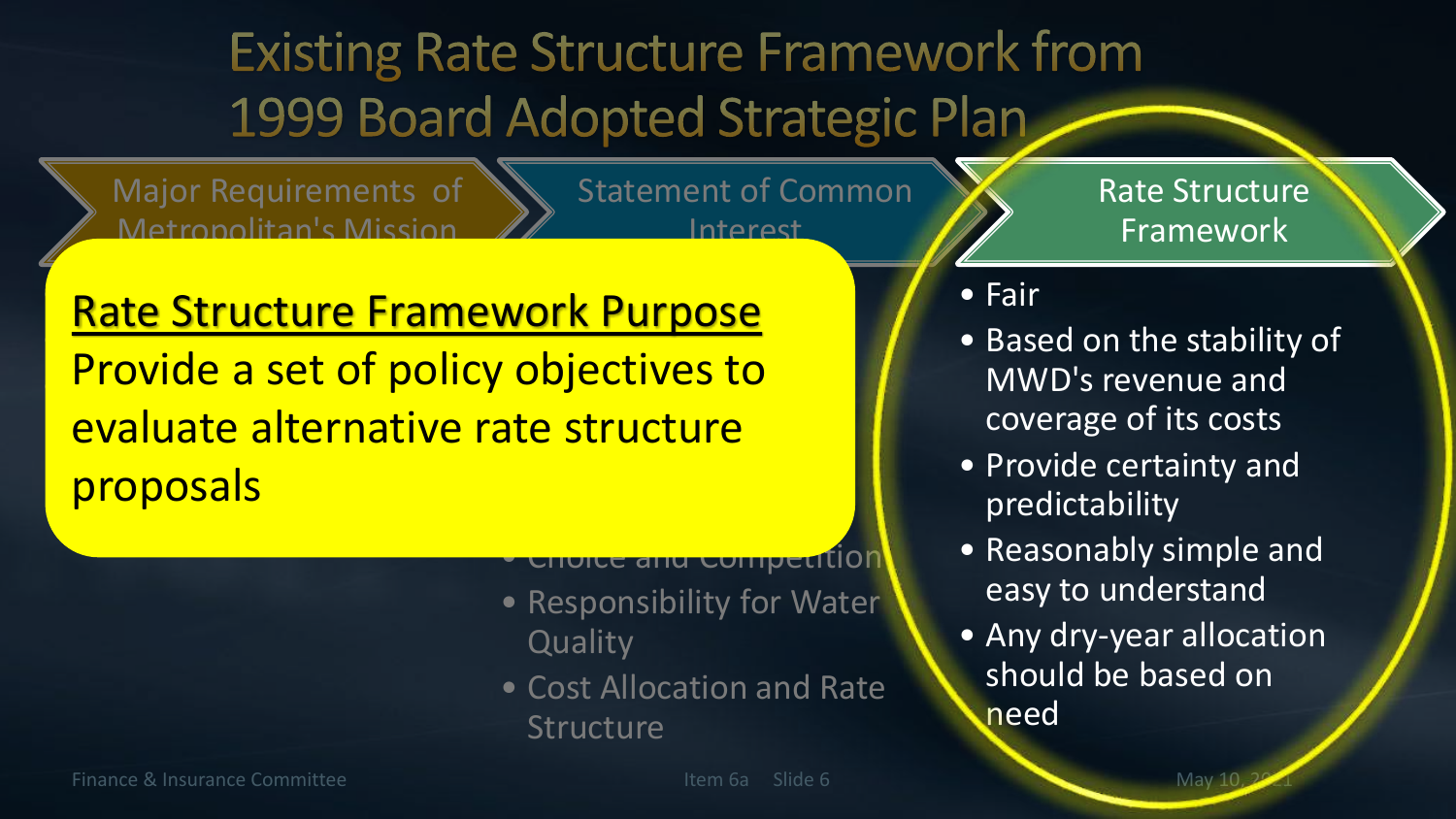### **Proposed Changes to Rate Structure Framework**

### *Current*

Rate Structure Framework

- Fair
- Based on the stability of MWD's revenue and coverage of its costs
- Provide certainty and predictability
- Reasonably simple and easy to understand
- Any dry-year allocation should be based on need

#### *Draft*

#### Rate Structure Framework

- 1. Be fair, equitable, and transparent
- 2. Meet applicable legal requirements
- 3. Follow cost of service principles
- 4. Provide rate and revenue stability under changing collective demand characteristics and coverage of its costs
	- 5. Protect the long‐term fiscal integrity of Metropolitan and maintain its strong bond ratings
	- 6. Be reasonably simple, logically structured, and easy to understand
	- 7. Encourage prudent water management actions that recognize both local and regional benefits, consistent with the Integrated Resources Plan
	- 8. Any water shortage allocation should be based on need and addressed through pricing mechanisms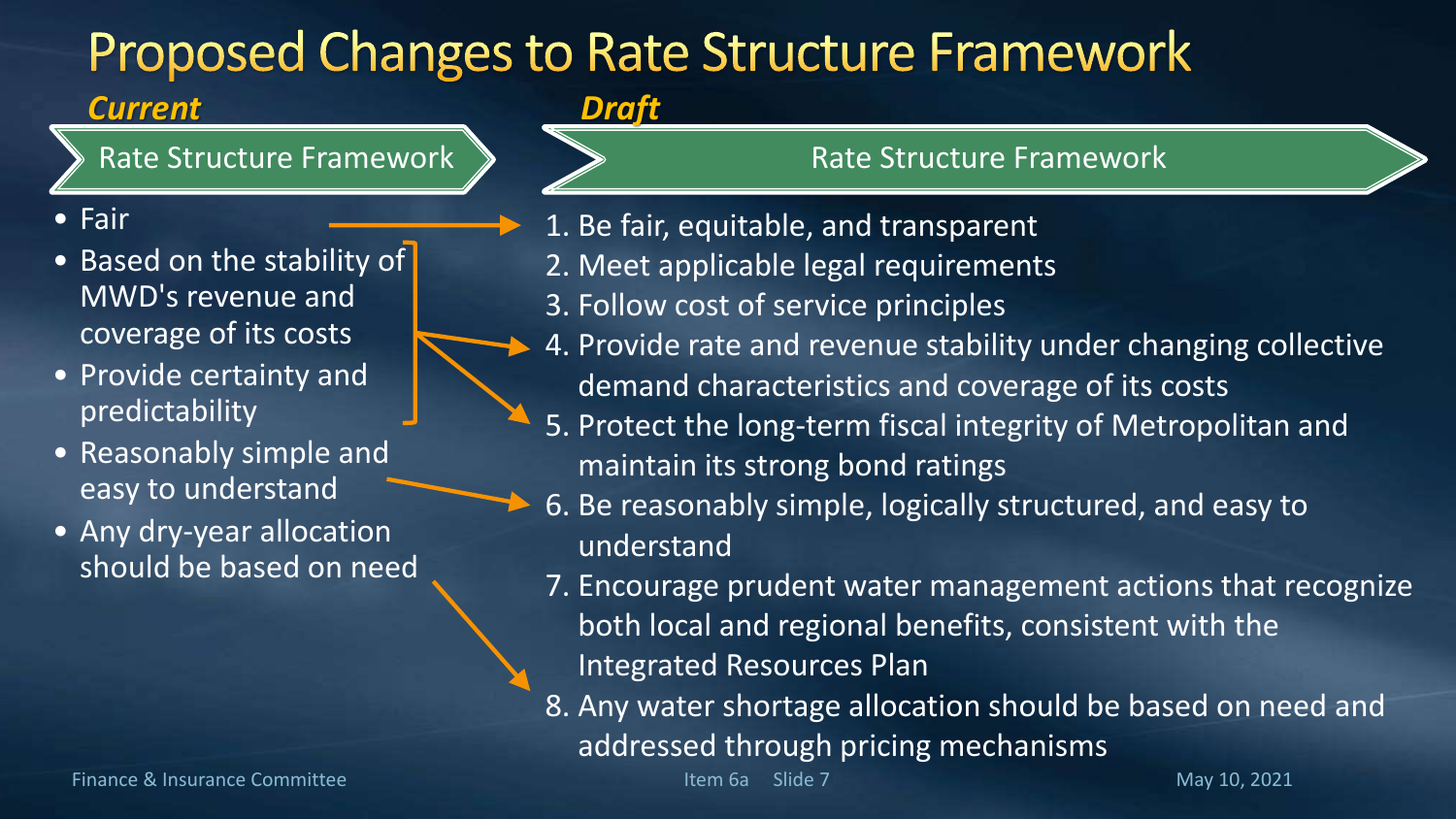

### Rate Structure Framework

### The rate structure should:

- 1. Be fair, equitable, and transparent
- 2. Meet applicable legal requirements
- 3. Follow cost of service principles
- 4. Provide rate and revenue stability under changing collective demand characteristics and coverage of its costs
- 5. Protect the long‐term fiscal integrity of Metropolitan and maintain its strong bond ratings
- 6. Be reasonably simple, logically structured, and easy to understand
- 7. Encourage prudent water management actions that recognize both local and regional benefits, consistent with the Integrated Resources Plan
- 8.Any water shortage allocation should be based on need and addressed through pricing mechanisms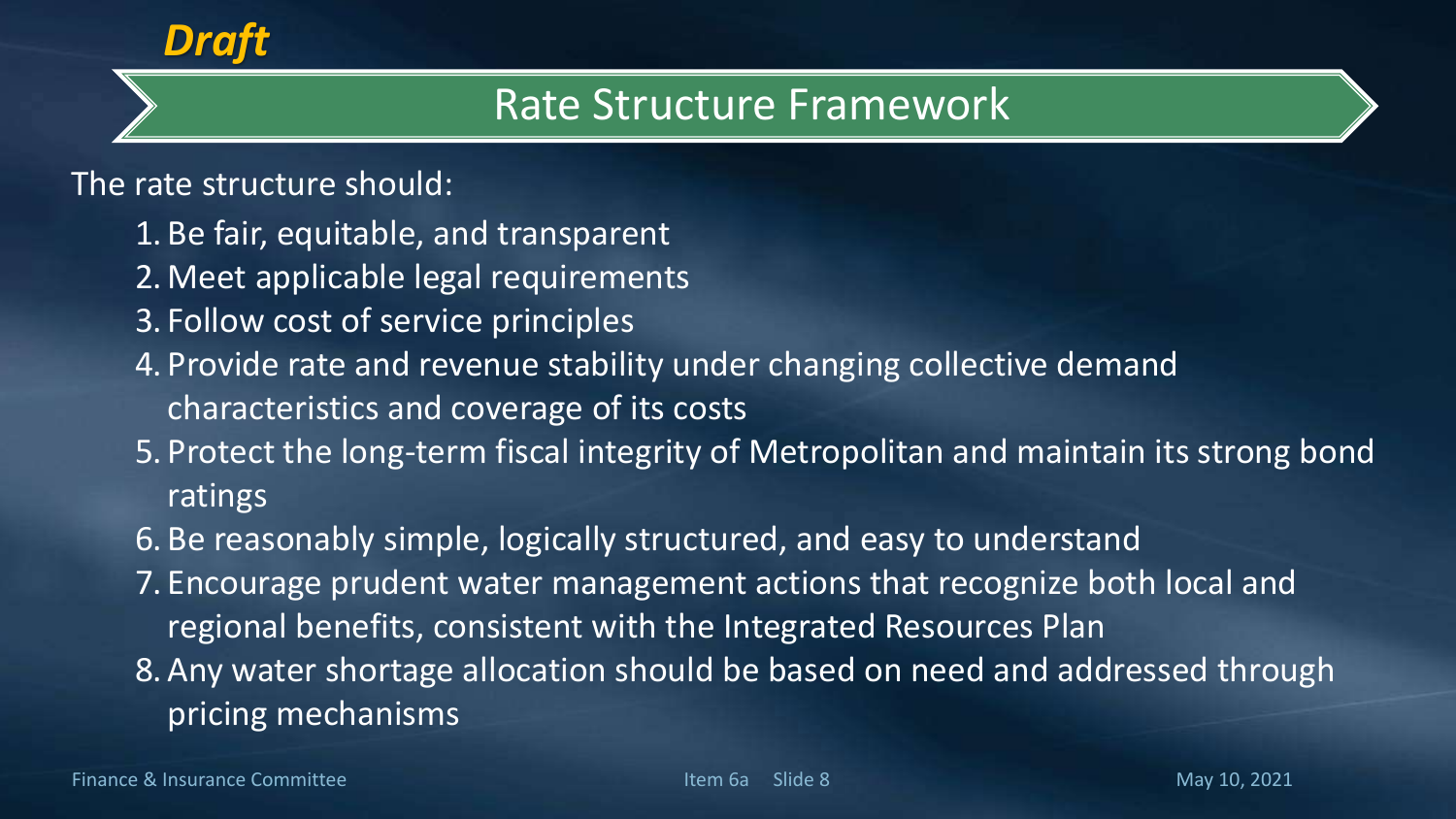### **Rate Refinement Proposed Board Timeline**

- **June 2021: Comprehensive Informational Board Report on DM Cost** Recovery
- **June 2021: Proposed Board Action Updated Rate Refinement Principles**
- **July 2021: Proposed Board Action on DM Cost Recovery**
- August 2021: Workgroup to Continue work on Rate Refinement
- **•** September 2021: Start process for Biennial Budget and Rates and Charges for FY 2022/23 & FY 2023/24